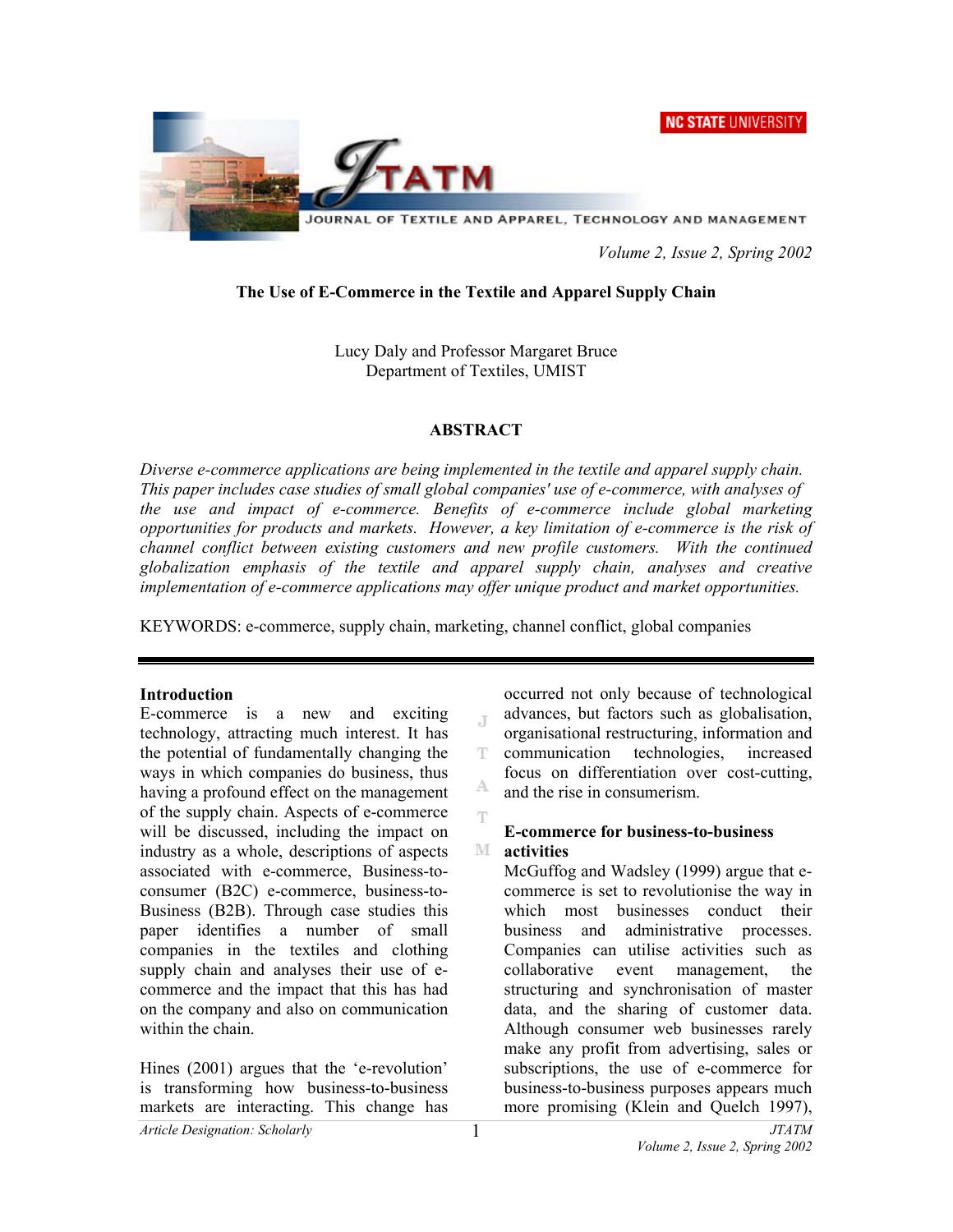and business-to-business e-commerce is set to far exceed business-to-consumer ecommerce financially (Barnes-Vierya and Claycomb, 2001). It is expected that, by 2004, in excess of one fourth of all businessto-business purchases will be carried out over the Internet (Kuechler et al, 2001). Ebusiness enables companies to enhance information exchange, by breaking down communication and coordination barriers (Cheng et al, 2001), although this may not actually lead to an increase in the number of transactions (Ratnasingam 2001).

McGaughey (1999) highlights the ways in which Internet and Intranet technologies can enhance co-operation within the supply chain, and interaction between organisations. Companies are able to communicate easily and share knowledge and experiences, thus facilitating long-term relationship building (Wang et al, 2000). Interaction and partnering within the supply chain can enable companies to optimise performance (Wong 1999) and reliable products (Desbarats 1999). The Internet facilitates communications between parties and has been referred to as a 'universal medium for business interaction' (Preiss et al, 1996, cited in McGaughey, 1999). The Intranet is used to facilitate communication within companies, and the Internet to aid in communication and interaction with the rest of the world. It is suggested that the use of e-commerce in B2B transactions adds value to the supply chain, by empowering the buyer through a bigger selection, better control and increased competition. However, suppliers are also able to see benefits in the form of greater market opportunities, the elimination of the middleman resulting in a stronger link with the customer, improved marketing abilities and dynamic trading capabilities (Meeker et al, 1999).

#### **E-commerce in the supply chain**

The Internet is likely to have a considerable impact on supply chain management (Falcioni 1999), with the supply chain becoming much more tightly connected, and thus supply chain management needing

greater coordination in terms of time and resources (Angeles and Nath 2000). In addition, the flow of power has been reversed, and customers now dictate terms and conditions to suppliers. However, there are problems to be associated with using ecommerce in the supply chain. For example, getting the information systems to work between companies is one challenge, as systems must enable each company to add, change or delete any information without first having to contact all parties involved (Falcioni 1999).

#### **E-commerce as a facilitator of supply chain relationships**

Gilbert et al (1999) suggest that world-wide 60% of large companies and 30% of medium sized companies now use the Internet for marketing and business activities. They argue that setting up a web site is easily affordable for companies, and that it provides 'a more or less level playing field for all' (Berthon et al, 1996, cited in Gilbert et al, 1998). From a marketing perspective, the Web allows greater interactivity, thus allowing visitors to only select and retrieve information that holds some interest. Loughlin (1999) however, argues that for the supplier to be an active partner in the supply chain, a complete change of attitude amongst buyers and suppliers must take place. Relationships must be less confrontational and more collaborative, and 'change from being a Rottweiler to a St Bernard'. In other words, the supplier must nurture the supplier as opposed to apply pressure to constantly lower prices (Loughlin 1999).

It is becoming apparent that it is important that entering into partnerships are of paramount importance when developing business-to-business e-commerce operations (Angeles and Nath, 2000). However, although this may sound simple, in reality it is likely to be much more complex. Relationship literature poses the view that through entering into partnerships it is possible for organisations to access new markets, introduce new products and

J.

T

Α. rp.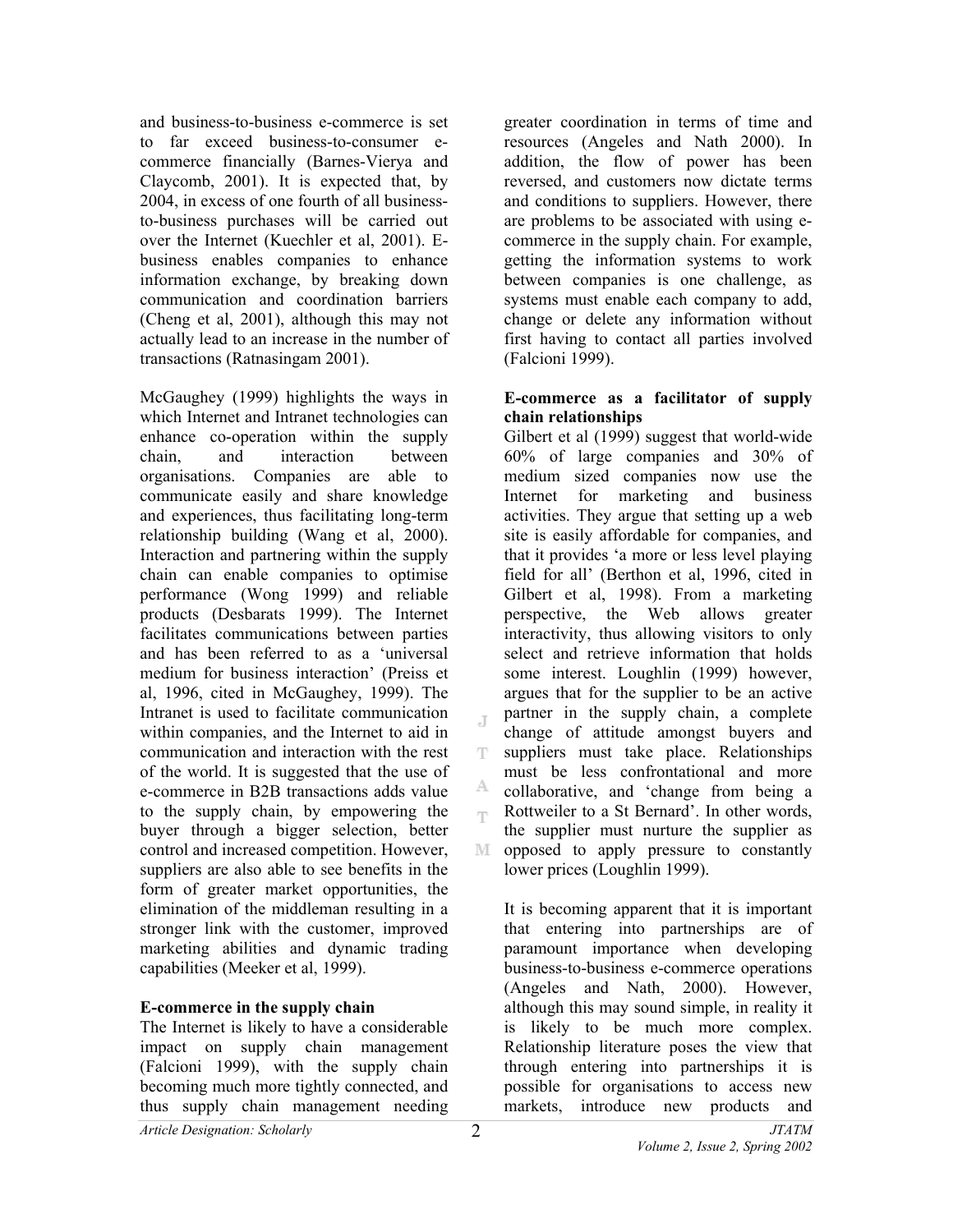overcome trade barriers. Trust and commitment is key within a partnership, and these take time to build. In addition, partnerships are not without their problems, including an inability to meet the expectations of collaborating parties and reduced control.

# **The Textiles Supply Chain**

The supply chain in the textiles industry is complex, with many different parties being involved, and may vary considerably from the supply chain that is shown here. Fashion and textiles is a volatile industry, and getting the right product in the right place at the right time can be difficult to achieve (Fernie 1994).

It is common practice for retailers to deal with manufacturers, with centralised buying and considerable negotiation on prices, quality and delivery schedules (Bruce and Moger, 1999). However, Popp (2000) suggests that in addition, in many chains there is an intermediary – often an import or export agency – acting as a significant figure within the chain. The addition of the intermediary has come about as a result of increasing globalisation within the industry. The textile and clothing supply chain is currently becoming more global, with many companies either sourcing components from overseas, or moving manufacturing to countries with lower labour costs. This is resulting in a diminished UK manufacturing industry, and a more adversarial chain, as companies are unable to collaborate to the same extent.

A number of strategies have been employed in the textiles and clothing supply chain in order to improve management, these include Quick response and accurate response (Chandra and Kumar, 2000). Quick response is used to improve competitiveness through improvements in collaborative and technological capabilities, and allows the speed-to-market of products by allowing them to move rapidly through production and delivery. Accurate response in an

approach to forecasting, planning and production, which enables the company to build in its quick response capabilities, allowing companies to postpone the decision making process until forecasts can be validated by point of sale data.

Hines (2001) poses the Iceberg Theory, which identifies a number of hidden costs associated with overseas sourcing, including travelling and subsistence costs of buyers; increased time taken by managers preacquisition, during acquisition and postacquisition; and the cost of lost sales as a direct result of late delivery of merchandise (fig 1).

It is important to question though, whether Quick Response and Just In Time are indeed completely achievable within the industry, or whether the reductions in stock holding enjoyed by one company are achieved at the expense of another. In addition, ICT plays an important role, by facilitating efficient ordering and tracking of goods within the supply chain, particularly when the supply chain is operating on a global basis. The Internet is a powerful new commercial medium, used for communication, cost reduction, management of suppliers, streamlining logistics and reaching the consumer. Within B2C e-commerce, consumers are able to gain easy access to information, and to search for a product. А. However, the effectiveness of the website itself is crucial, and this can be difficult to ep. measure and determine. B2B e-commerce is M. the fastest growing segment, and allows companies to reduce purchasing costs, reduce inventory, lower cycle time and lower costs of marketing. The Internet has been described as the world's most important network, and allows companies to build links directly with customers, suppliers within the supply chain, whilst at the same time being flexible, dynamic and affordable for companies of all sizes. This is having a considerable effect upon the management of the supply chain, enabling collaboration and sharing of data.

J

Ŧ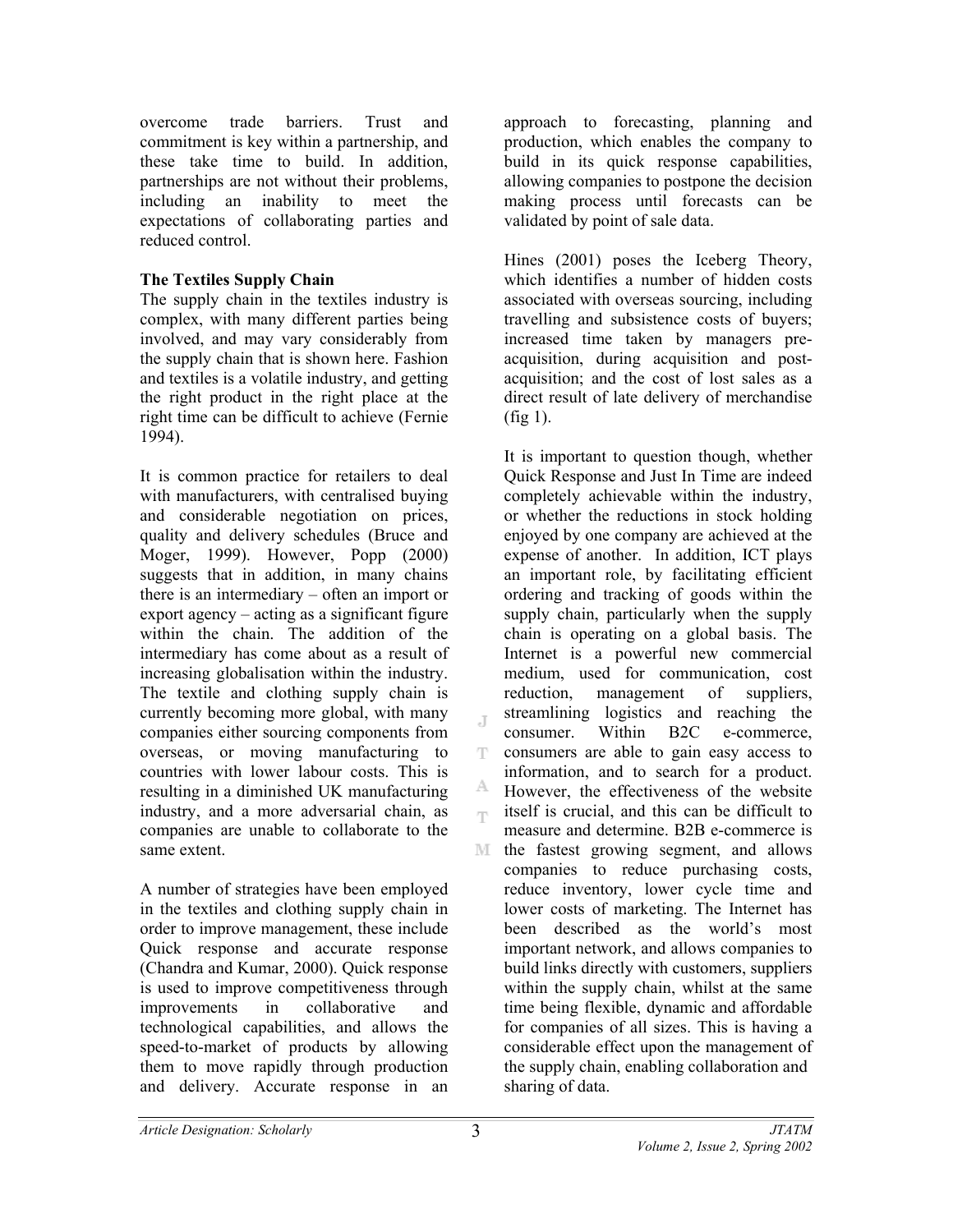

Ŧ

A

Figure 1: The Iceberg Theory of Cost Comparison (Source: Bruce and Hines, 2001)

# **Supplier - customer relationships in the textiles supply chain**

Jones (1997) suggests that the textiles/clothing supply chain has three different levels, fabric manufacture, garment make-up and retail to the consumer. Bruce and Moger, (1999) suggest that there are three retail-supplier relationships to be found in the textile and clothing industry – co-partnership – close, well established relationships with key suppliers; ad-hoc relationships – less trust between parties and a reluctance to share ideas, no key suppliers; and small networks of independents – independent retailers sourcing innovative ideas from creative suppliers.

Perry and Sohal (1999) argue that cooperation within the chain is a key factor to efficient delivery of products. Included within this are improved relationships between partners, improved responses to orders and reduced pipeline wastage and

delay. It is also argued that improved planning with all parties within the chain would result in an improvement in on-time J. delivery (Perry and Sohal 1999).

Relationships within the textiles and clothing supply chain can often be uncertain. Bhamra et al (1998) highlight that often m. manufacturers can put substantial effort into  $\mathbb{M}$ working with a retailer to then find that the product is sourced elsewhere. This creates a lack of congruence in commitment and adherence to common goals throughout the chain. Popp (2000) argues that within a textile and clothing supply chain with an intermediary, barriers to communication can be easily recognised. This has the effect that, rather than add value to the chain, the intermediary is adding cost. Cost can be found in terms of distance, culture, volatility, and can relate to both supply and demand (Popp, 2000). Often retailers hold the power in the supply chain, and building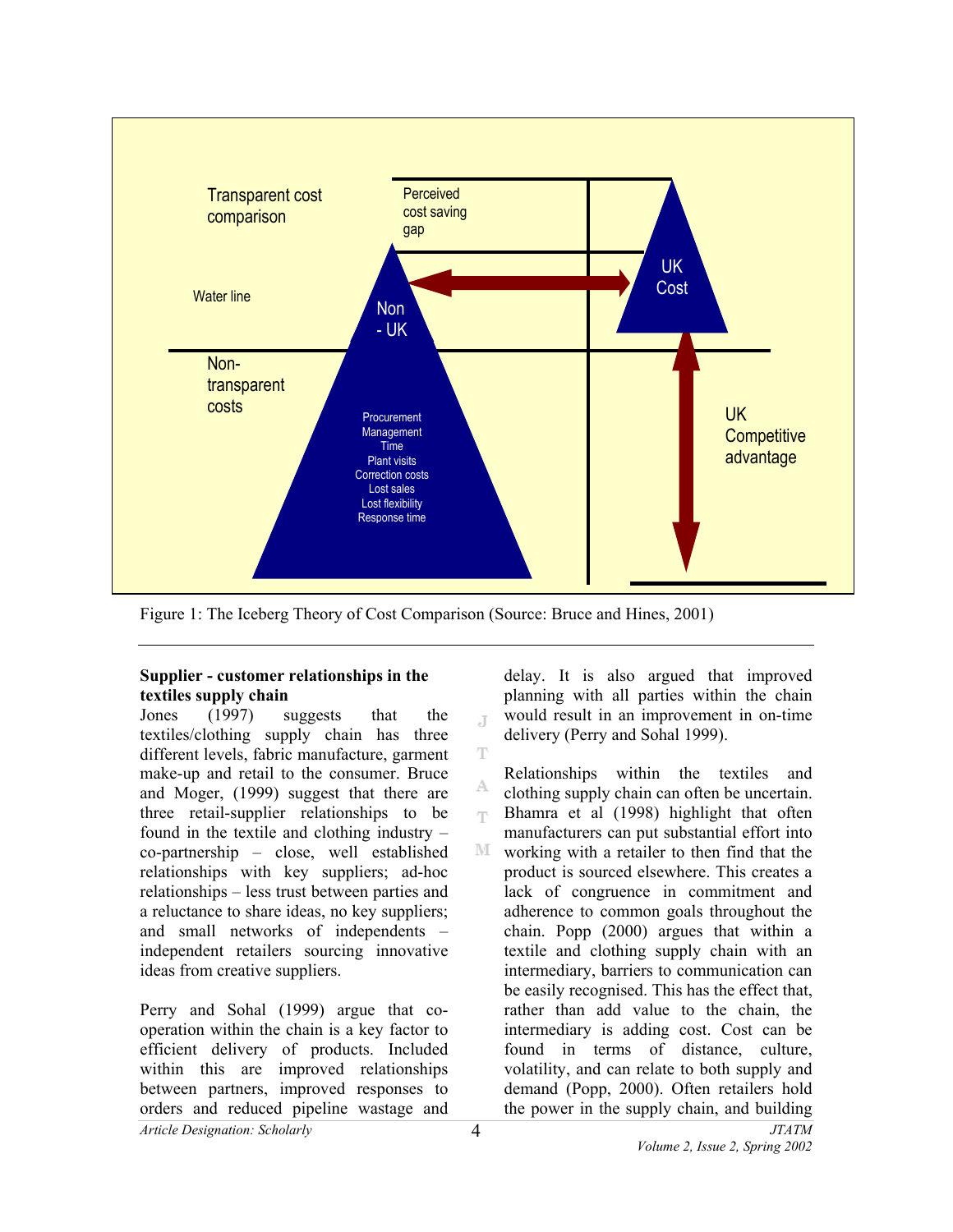partnerships can be complex and fraught. Often the retailer will place a considerable part of the marketing, servicing and cost burdens on the manufacturer, and small companies in particular are not able to absorb such costs (Lewis, 1997).

### **The main aims of the research:**

- 1. To identify how companies in textiles and clothing are using ecommerce
- 2. To identify how e-commerce benefits such companies
- 3. To identify salient issues facing companies moving into ecommerce

This paper illustrates three case studies from the companies involved in the study. The study was carried out with 10 companies, both in the UK and the US, but due to limitations of space only a small sample will be discussed.

### **Results**

# **Case 1**

Company 1 is a US based global producer of womens clothing. They produce 5 different and have just acquired licensing rights to DKNY Active and Jeans.

Company 1 has recently established a new department, concerned with design technologies, such as the use of CAD for surface design. The company has had to restructure to integrate different departments. CAD was first introduced into the company in 1995, but it took the company 2 years to fully convert from doing hand painted textiles to using the CAD system. The company has over 40 users of CAD and 50 workstations. Through the use of Style Manager the company has moved from doing specification packages by hand to on-line and now all the designs are now transmitted through the company electronically. This was a huge initiative for the company, and was a complex process. One of the main challenges was teaching people who could hand-paint to paint on the

computer. 75-100% of all textiles in the company are designed on the CAD system.

The company uses the Internet for B2B transactions, Specnet being one of the applications. They have Lizlink, which is available for vendors to access, and small companies are able to order online via EDI systems. They are currently in the process of considering using the Internet for B2C activities. In consumer markets their products are available on line through department stores that sell their products and also sell online. Company 1 does not have input into their section on any of the customer's websites. They see one of the greatest challenges of the Internet as being inventory.

The company has an Intranet site, which is not accessible to manufacturers, and is just used as a corporate communication tool. It has been in operation since November 1999 and is used to communicate trends and colour information throughout the company to designers. Designers are able to access inspiration for designs through this, and there are different inspirations for each month. Offshore offices are able to access the information, as they help the company to source. These offices are in Hong Kong and Taiwan. They also have agents, Egypt, Israel, Sri Lanka, Japan, and Korea. The Intranet is also used to publish all of the company newsletters, and is used as a corporate communication tool. The system has been operating since November 1999.

The company finds that one of the major benefits of using the Intranet for such purposes is reduced cost. They have found that there is less copying of resources such as mood boards, a better sell through, improved communication and reduction in the time needed to do certain activities. They are now able to move the conceptual design phase much closer to the end of the process. **Case 2** 

The Company 2 is the world's largest manufacturer of apparel, with revenues in 1999 approximately \$5.6 billion. They have

J

T.

А. T.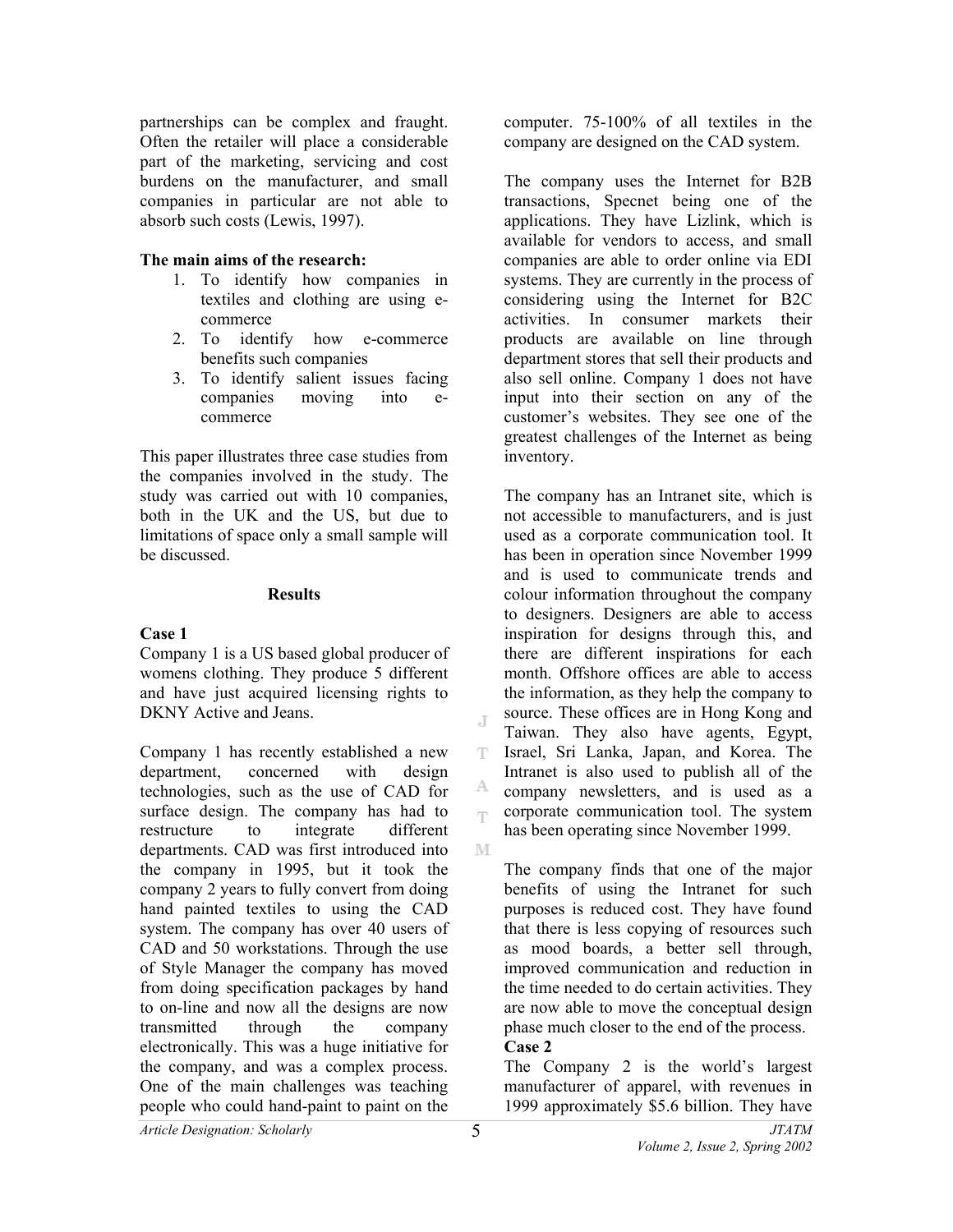a number of global brands. They are also the largest supplier of work wear in heavy industry, special products such as space suits and fire fighters uniforms, and uniforms for the postal service and Federal Express. The philosophy of the company is growth by acquisition on a global basis, and then to implement common strategies and processes.

Company 2 sees e-commerce, as a major step forward – for them B2B is a major priority, whereas going directly to the consumer is not, and includes customer/retailer affiliations as part of B2B. They feel that retailers need some solutions and services from them as a company – there is a role for them to play. Their business model concerning e-commerce has not yet emerged, but could possibly include inventory holders, fulfilment and ownership of customer care.

In April 1998 Company 2 had their first ecommerce venture. They had a lot of individual brands with informational sites. They then carried out some research into what competitors did, and then moved forward to decide what the role of Company 2 should be. They identified one of their Brands, which had numerous small accounts, and so less dependence on one major company therefore reducing channel conflict, and decided to offer the brand to the end consumer over the Internet. The site offers full retail opportunities for visitors. This is contracted through Yahoo and AOL. This has seen some success, although it has not yet reached the purchase goals that were initially predicted.

Presently Company 2 does not use ecommerce in their supply chain at all with suppliers. They are starting to use ecommerce supply purchase in the next few months, and then move into direct purchasing. The company found that they could not convince themselves that there were true gains for them in the B2C area of e-commerce. The company feels that they are 'past driving on the edge', and feel that

they are ahead by not spend large amounts on money producing websites for all of their brands. They have seen a huge move towards B2B, and can see a lot of change.

Company 2 feels that they rely less on the 'first mover advantage' and more on doing something correctly when it is done. To Company 2, 'correctly' will bring a lot of change to the company. They feel that they need to fully understand the company, what makes them successful, and then to capitalise on these strengths. This might include brands, technical expertise. They want e-commerce to enhance what they are currently offering, not to replace. They also feel that there is no point in rushing the process, but prefer to take a considered look at the whole of the business. They feel that they have learnt from their experiences of AOL – and that the main lesson from this is to take the process much slower.

Company 2 feels that the business model and e-commerce are closely linked and that e-commerce is intrinsic to the business model. Company 2 does not regard ebusiness as something separate, but as something that is intrinsic to the business model.

The company would like to take part in a partnering venture with a retailer, rather than T attempt this alone, so that they do not miss A. out on the e-commerce market. Research has projected that overall, apparel sales via the rp. Internet will still be less than 10% of the M apparel market in the US – the project is around 8%. Company 2 is trying to keep this in perspective.

# **Case 3**

J

Company 3 was formed in 1995 and arose from an opportunity to supply a variety of sofa beds to a disparate group of independent retail outlets. The company employs 8 people and has a turnover of approximately half to one million pounds per annum.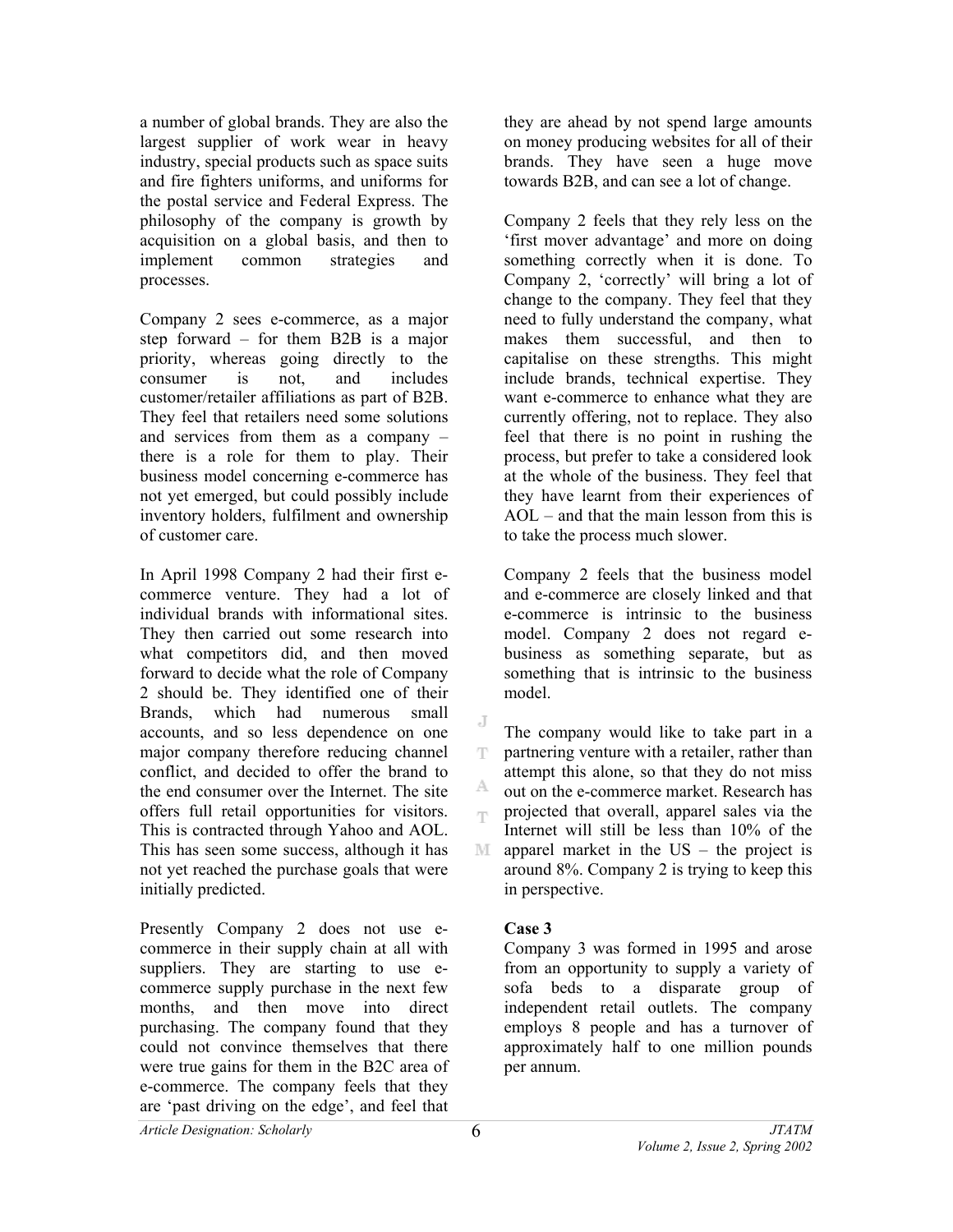The customer profile has changed somewhat with the introduction of e-commerce. The company has three sites – www.sofabed.co.uk, www.'company3'.com and www.just4kidz.co.uk. The Company 3 site is designed for organisational customers, consisting of major furniture retailers. The sofabed.co.uk site has been developed for the consumer direct sales aspect of the business, as is the just4kidz site. The major difference for Company 3 is that the direct sales side of the business is a new venture, as previously they supplied only retailers. The current customer profile for the business is 33% consumers, 33% catalogue customers such as Scotts of Stowe, and 34% to retailers such as John Lewis.

Company 3 Sofabeds consider that currently e-commerce is a tool by which they are able to effectively and easily show their product offering to a potential customer. The move into e-commerce has taken considerable planning, and more is still required, but time is a major constraint. Currently e-commerce is not fully used as business-to-business tool, although occasionally the direct sales site generates enquiries from retailers. The business-to-business aspect is not seen as a priority at present, at it is felt that the greatest financial returns are to be gained from the business-to-consumer site.

As a result of going online, the company is now receiving request from overseas, from America and Australia. These are coming from the sofabed warehouse site, which can receive up to 20 enquiries a week from the US. It was felt that this was likely to be an inevitable outcome of promoting the company online. However, currently the company does not feel in a position to be able to supply overseas due to costs of shipping large objects such as sofabeds.

The company has three websites. They decided to do three separate sites as they recognise that e-commerce is a powerful tool for a business, and felt that they were missing out on sales in all areas of the business. The sites have been live for six

months. Currently the direct consumer sales site receives six to ten enquiries in a day, and approximately thirty over a weekend. The conversion rate of these enquiries to sales is 20-25 percent. Time was a major barrier to the company going online at an earlier stage.

Company 3 receives a report each month detailing who uses the site. This provides information on where enquiries are coming from, whether they are hyperlinked in, from Yell, or by the address being keyed in. This is considered to be critical information. Feedback about the website is of paramount importance. Each customer that rings the company is asked to give feedback with regards to how they were introduced to the site. It is rare that the company employed to maintain the site will give feedback on any problems occurring with the site – customers communicate these.

It is felt that a major benefit of the site so far has been that it enables the company to immediately show products to potential customers, without the time delays associated with a traditional brochure. This makes them more of a captive market, and also enables the company to sell to customers that want to order quickly, and are not prepared to wait for a brochure to T arrive in the post. A major benefit to Company 3 is the ability to sell directly to А. the end consumer, rather than only through retailers. Benefits of this are that they are rp. able to command a greater price, and thus an improved profit margin when selling to the consumer, and that they do not have to wait for payment as when they are selling to retailers. Company 3 find it much harder to quantify how the business-to-business site benefits the company at this stage. It is felt that within the industry there is reluctance by retailers to move into new communication technologies such as ecommerce.

The sofabedwarehouse site has been backed up by an extensive Yellow Pages advertising campaign, with the company site listed in

 $\overline{\mathbb{F}}$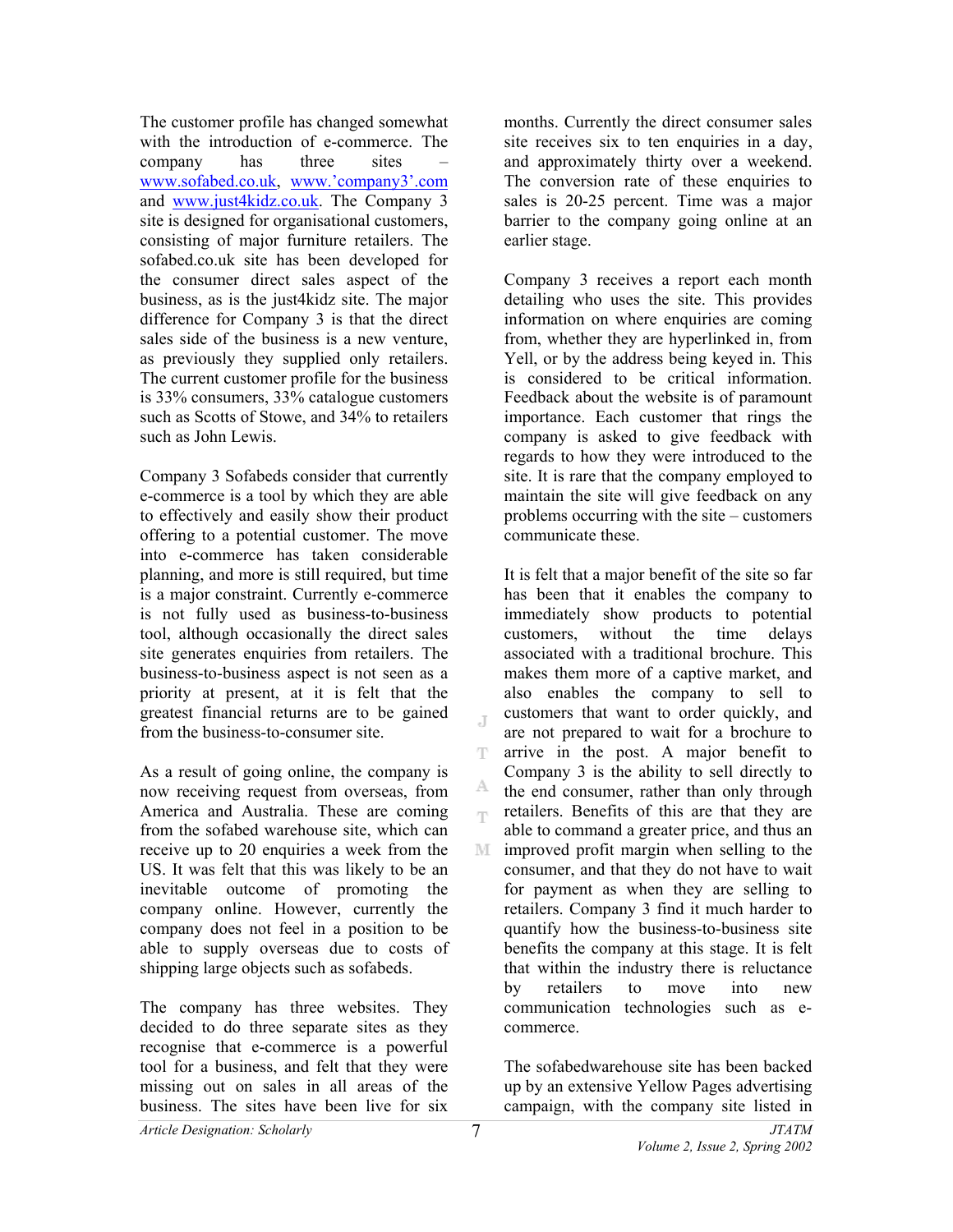Yellow Pages nationwide. This has cost the organisation £30,000. this is considered to be a crucial means of advertising for the company. The site is also promoted through banner adverts on other websites, such as www.yell.com. The business-to-business site is promoted on the back of the company promotional literature. However, as this is not seen as a site that will provide substantial benefit for the company, it is not actively promoted in the same way as the sofabed warehouse site.

Company 3 considers that interaction with their customers is crucial and that this can be lost with e-commerce. Therefore, the company has made the decision not to become totally e-commerce enabled, but instead to use the site purely as a promotional tool, and a means by which to make customers aware of products. It is felt that one-to-one contact with customers is a crucial element of the sales process, and that would be lost if customers were able to order online. This personal contact is important, as it allows Company 3 to sell additional products such as anti-stain treatments.

It is felt that the online ordering set up by the customer has disadvantaged the relationship with that company. It is now a faceless operation, and the general consensus within Company 3 is that it is important for an SME to maintain a system of close contact within the supply chain, and not to lose the interaction. One way of doing this is through talking directly with customer. It is felt within the company that e-commerce removes a great deal of the interaction within the supply chain, and that thus this jeopardises relationships. From the perspective of the company, it is felt that although the website enables the customer to get an impression of what the company is able to offer, it is crucial to allow the customer to also be able to contact the company and speak with someone, as they may have different requirements, which the company is still able to meet, but which are not shown in detail on the site.

**Case 4** 

Currently UK based Company 4 has 67 employees, and has been operating for 22 years. The company produces work-wear for the catering and hospitality industry, and sees its main competitors as Simon Jersey and Alexandra. The business is family owned. The majority of their customers are large restaurant chains. They operate within a saturated industry, and being able to differentiate from competitors is crucial. In addition, many of the larger companies now import from low-labour cost countries, resulting in longer lead times and less reliable delivery. Company 4 manufacture on site, so are able to offer customers reliable service and quality, and short lead times, but are unable to compete on cost alone. They feel that their reputation is based on quality, so as a result are reluctant to move manufacturing overseas.

It is felt that IT and e-commerce has changed the philosophy of the business, and the company now actively employs computer literate staff, as it is such an important part of the business. Company 4 is strongly oriented toward IT and ecommerce, as the director studied software engineering at University and was keen to get the company moving forward into the next generation. They were the first company in their industry to offer products to customers online, and also to offer the facility to make on-line credit card np. payments.

The company website has been live for the last 3 years, and people have been able to undertake online ordering for the last 2 years. Customers are moving more into online ordering and using e-mail as a communication tool. Often orders are attached to e-mails, and telephone ordering is not longer available, as it is felt that this is not secure. It is much easier to keep records if orders are not verbal. Within the organisation all forms are now stored electronically, and e-mailed between

*Article Designation: Scholarly JTATM* 

 $\mathbb T$ 

T

A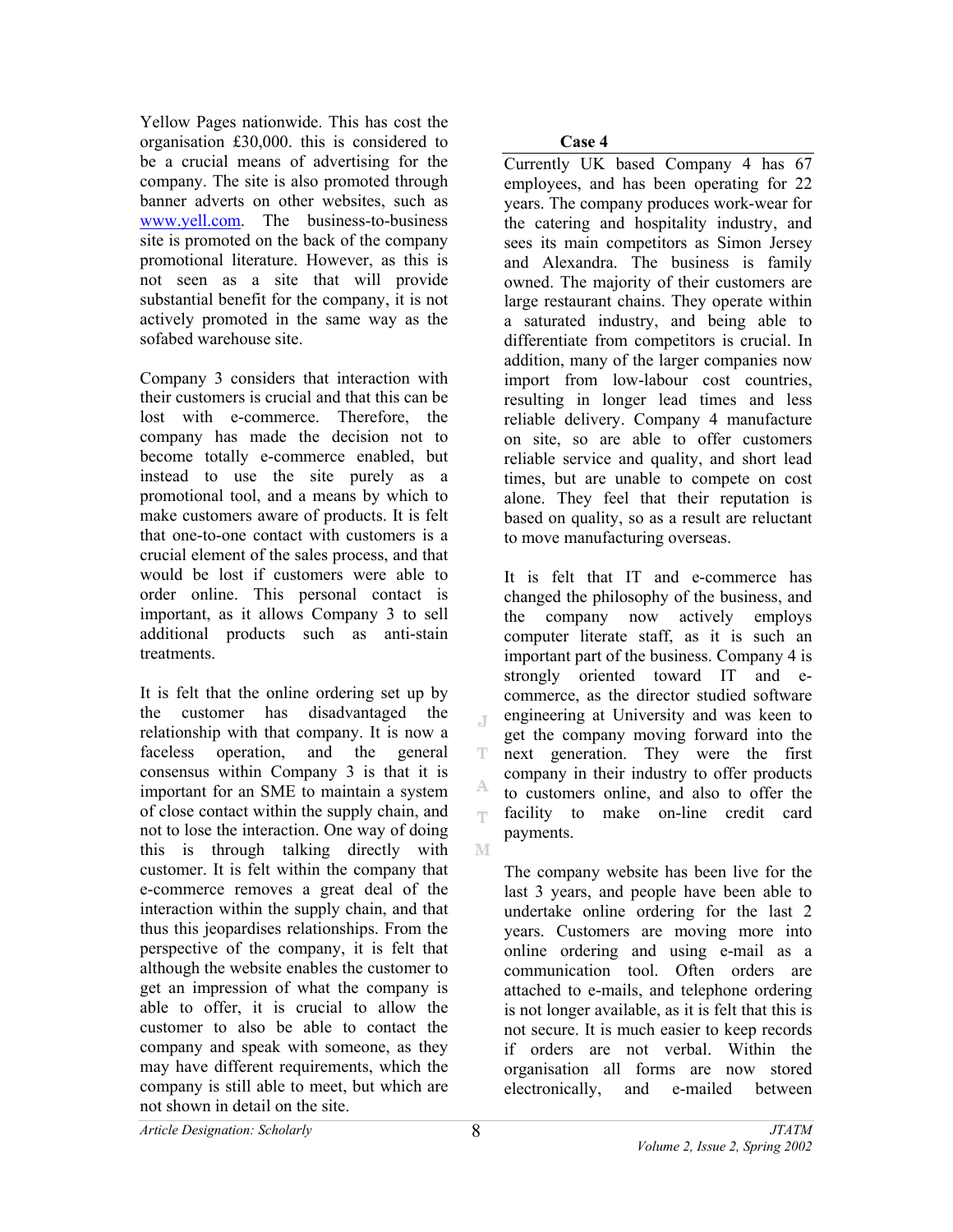personnel. This makes sharing information and completing documents much faster.

When deciding upon the e-commerce strategy for the company, certain things were rejected, as it was felt important not to jump to quickly into the area, but to take it at a manageable speed and ensure that certain aspects work before moving on to the next stage. A number of resources were required to move into e-commerce, including people and money. Training was also a key issue. No new staff were recruited.

When the company moved into e-commerce company objectives included increasing market awareness, to provide customers with a purchasing facility, and to provide relevant and up-to-date information for existing customers. These objectives have since been met, and the company is seen as one of the most forward thinking and proactive in their field. The company has since set new objectives, including providing customers with more information, and make the site more interactive between Company 4 and each individual customer. This would include allowing customers access to levels of stock holding for their own products, which would then enable to inform Company 4 if manufacturing levels needed to be increased to meet demand.

Company 4 website is managed by Company 4 itself, not outsourced, and is viewed as a central aspect of the company. The site is updated on a regular basis, often once a week. In addition, the whole appearance of the site is changed approximately every nine months, in order to keep people interested, and also when the new brochure is produced. Important points are seen as being easy navigation and interest to customers. Use of the website is tracked, although currently Company 4 is unable to determine where people come from when they access the site. However, the company does know how long people stay on the site. They find that often people will just visit the 'news' page or the

'communications' page to get contact details.

Company 4 feels that the key aspect of their site is that it serves a definite purpose. Regular customers who visit the site, and order large quantities are able to see keep records of past orders, place new orders and make payments on personal pages within the site. Recently the company has introduced a facility that allows a customer to track the status of their order, and print invoices and statements.

One major benefit is the increase in business. Company 4 has found that international presence of the company has increased as a direct result of having the site, and requests have come in from agents worldwide. It is felt that the website has gone some way towards enabling the company to operate on a global basis. Without being online the company would not have been able to carry out any form of international marketing.

Building a website has enabled Company 4 to achieve considerable promotional cost reductions. Producing brochures can cost up to £1.30 per brochure, which makes them costly to both produce and update. By using the website as a promotional tool, they are T. able to provide customers and potential customers with up-to-date information at a A. much lower cost. In addition, the company is able to reach overseas customers much m. more easily. M

The site has enabled Company 4 to offer improved service levels to their customers by providing them with access to account information as and when they require it. It is felt that this has improved the company's profile and increased customer confidence in the company. It is also felt that although face-to-face contact has been removed, there is more collaboration within the supply chain, as companies are able to feel more involved.

J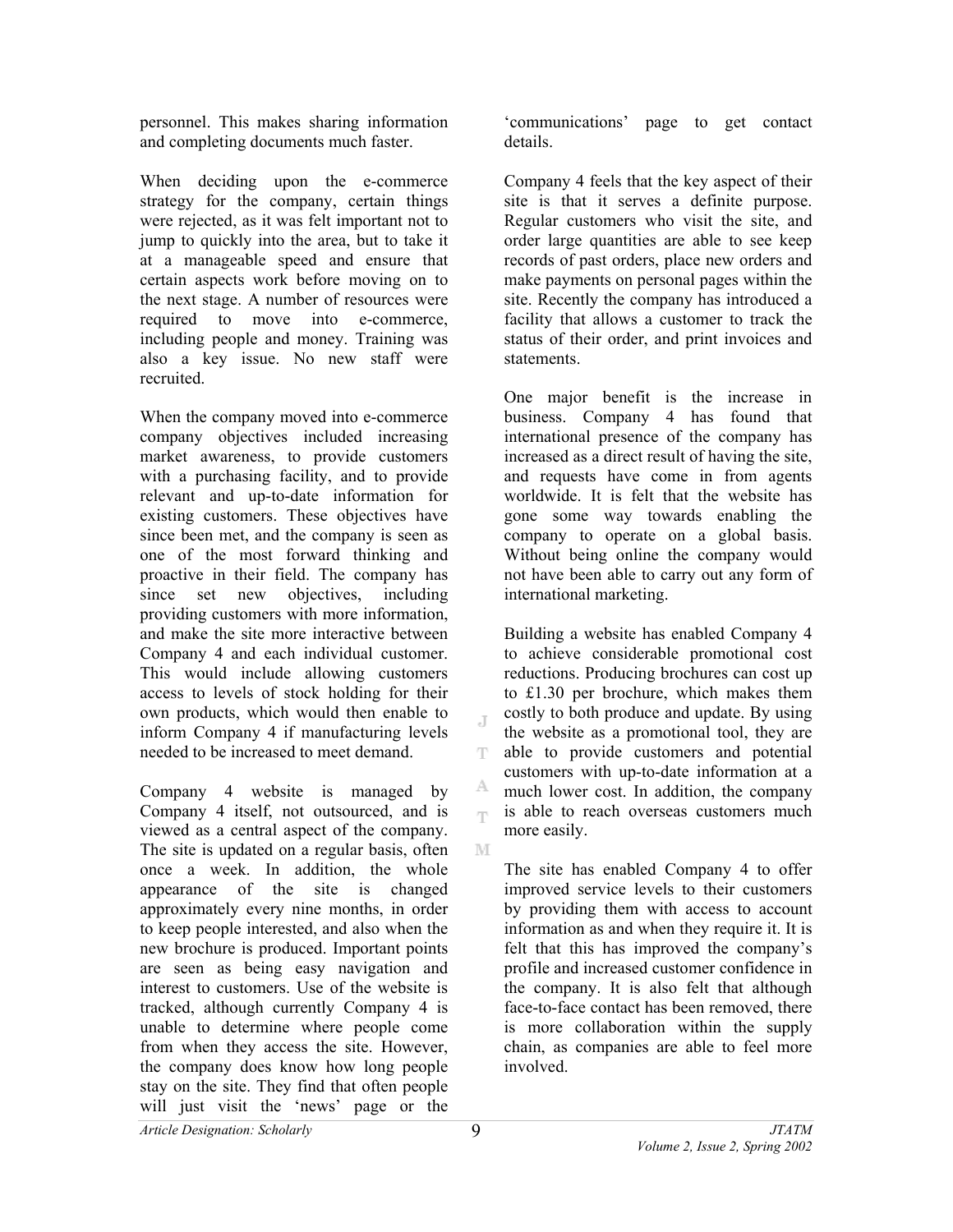Initially there was some degree of resistance from people working within the company, particularly amongst older people, although they could see that there was a need for change. However, with both internal and external training this problem has been overcome. This process took 6 months, and now people who initially were wary, are developing new ideas and requirements for their departments. The only problem, as far as Company 4 is concerned, with dealing electronically, is the lack of personal contact with the customer. They feel that this discourages relationships with customers.

# **Conclusions**

Literature suggests that e-commerce is a useful tool for communication, education and entertainment, and an invaluable mechanism for disseminating information and facilitating collaboration between companies (Leiner et al, 1997). It has also been cited as a medium by which to target new markets (Al-Moumen and Sommerville, 2000). This was a major benefit for the small companies that took part in this study. Companies felt that they were able to target new markets both domestically and globally by having an Internet presence. In addition, benefits were recognised from the fact that the Internet has a potentially infinite audience, in that the company does not restrict this by promoting in a trade magazine for example. However, a disadvantage of this was noted to be that often requests did not develop into contracts, as marketing was not targeted in any way.

Tracking was considered by companies involved in the study to be an important factor of having an Internet presence, fitting with themes highlighted in e-commerce literature (Studt 1996). Methods cited include tracking the number of hits that the site receives in a given period of time, associated sales from the site, links from other web pages, and references to the site. These compare to the methods by the UK companies in this study. However, tracking is not solely involved in collecting this information, it is important to actually use

the information collected to modify and improve the site.

Rose (2001) suggests creating personalised experiences for different customer segments in order to build loyalty. This was an issue for the UK companies involved in the study, three of which had separate websites for different target markets, in order to minimise factors such as confusion and channel conflict. However, Rose (2001) argues that this will build loyalty amongst customers, but this study has indicated that loyalty is built upon trust of the brand and the company, and also by the company addressing issues such as fulfilment. One of the companies in this study felt that trust and confidence in the company is built by providing the customer with contact details and the opportunity to speak with the company, rather than just a faceless website.

O'Keefe et al (1998) suggest that IT provides small companies with the opportunity to gain competitive advantage, but that such companies are likely to be forward thinking and less likely to find the demands of the web inhibiting. Research carried out as part of this study would suggest that this might not always be the case. One company only went online during the course of this study, not as a result of not being forward thinking, or finding the т. demand inhibiting, but merely because the Α. owner-manager was too involved with other aspects of the business to find the time to eys. devote to online activities. Small companies M. face many constraints, including skills, time, resources and finance, and the companies in this study indicated that these were inhibiting factors to building and online presence.

E-commerce literature suggests that through e-commerce sellers are able to take advantage of additional channels with little disruption to existing distribution, and achieve a way of disposing of surplus inventory. Although physically this may be possible, research carried out with companies in the US has indicated that in

J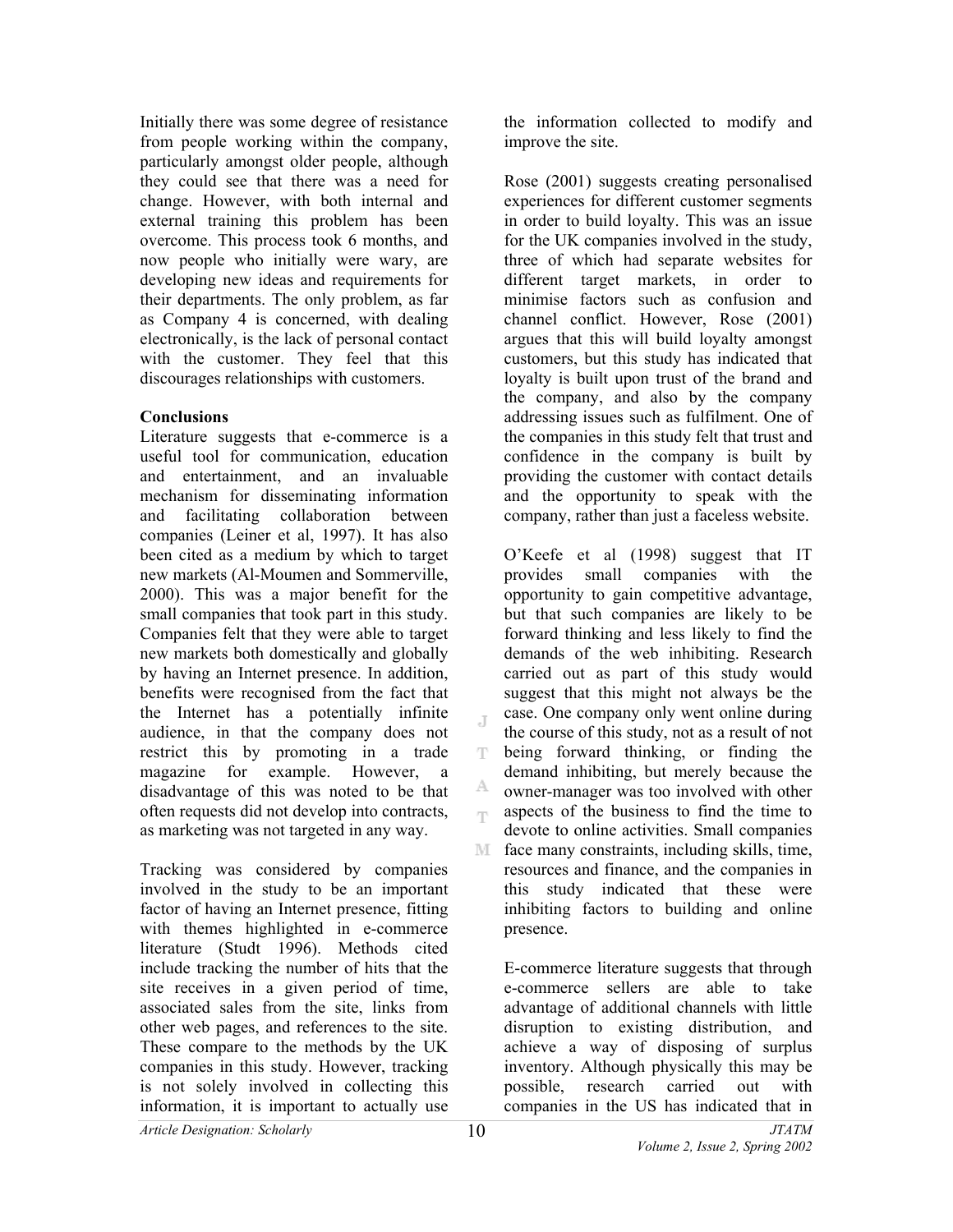reality this is not possible due to the risks of channel conflict between existing customers and new profile customers. Company 2 cited the example of a traditional manufacturer selling to retailers and using e-commerce to also sell directly to retailers to illustrate this point, indicating that a major issue would be becoming a competitor to your customers.

Globalisation has been cited as an issue in both supply chain and textile and apparel industry literature, with the move to sourcing overseas. E-commerce enables the small company to become involved in this, and opens the global market up to companies other than large international corporations. All of the companies involved in this study cited one of the major outcomes of having an internet presences as being the increased interest from potential overseas customers – something that many of them they had not experienced before building their site.

#### **References**

Angeles and Nath (2000) The importance of congruence in implementing electronic data interchange systems, Supply chain management: An international Journal, Volume 5, number 4, pp 198-205

Barnes-Vierya and Claycomb (2001), Business-to-business e-commerce: Models and managerial decisions, Business Horizons, Volume 44, issue 3, pp 13-25

Bhamra T; Heeley J; and Tyler D; (1998) A Cross-sectional approach to new product development, The Design Journal, Vol 1, Issue 3, pp 2-15

Bruce M and Moger S (1999) Dangerous Liaisons: An Application of Supply Chain Modelling for Studying Innovation within the UK Clothing industry, Technology Analysis and Strategic Management, Vol 11, No 1,

Chandra, Charu; Kumar, Sameer (2000), An application of a system analysis

methodology to manage logistics in a textile supply chain, Supply chain management, an international journal, Vol 5, number 5, pp 234-244

Cheng, Li, Love and Irani (2001) An ebusiness model to support supply chain activities in construction, Logistics Information Management, Vole 14, Number 1 /2, pp 68-77

Desbarats, G (1999) The innovation supply chain, Supply Chain Management, Vol 4, No 1,

Falcioni (1999) The Business to Business Internet (Editorial) Mechanical Engineering – CIME

Fernie, J. and Sparks, L. (eds.), (1998), Logistics and Retail Management, insights into current practice and trends from leading experts, Kogan Page Ltd., London, UK.

Gilbert, Powell-Perry and Widijoso (1999) Approaches by hotels to the use of the internet as a relationship marketing tool, Journal of marketing practice: applied marketing science, Vol 5, no 1, pp21-38

- Hines (2001) From analogue to digital J supply chains: Implications for fashion marketing, Fashion Marketing, т. contemporary issues, ED Tony Hines and А. Margaret Bruce, Chapter 2 pp 34-36, Butterworth and Heinemann, Oxford T.
- M. Hines (2001) Globalisation an Introduction to Fashion markets and fashion marketing, Fashion Marketing, contemporary issues, ED Tony Hines and Margaret Bruce, Chapter 1 pp 1 -24, Butterworth and Heinemann, Oxford

Jones, Richard (1997) Stock Changes in UK Manufacturing with reference to the Clothing Manufacturing Sector Journal of Fashion and Marketing Management p201 – 215, Vol. 1, No. 3,

Klein and Quelch (1997) Business-tobusiness marketing on the internet,